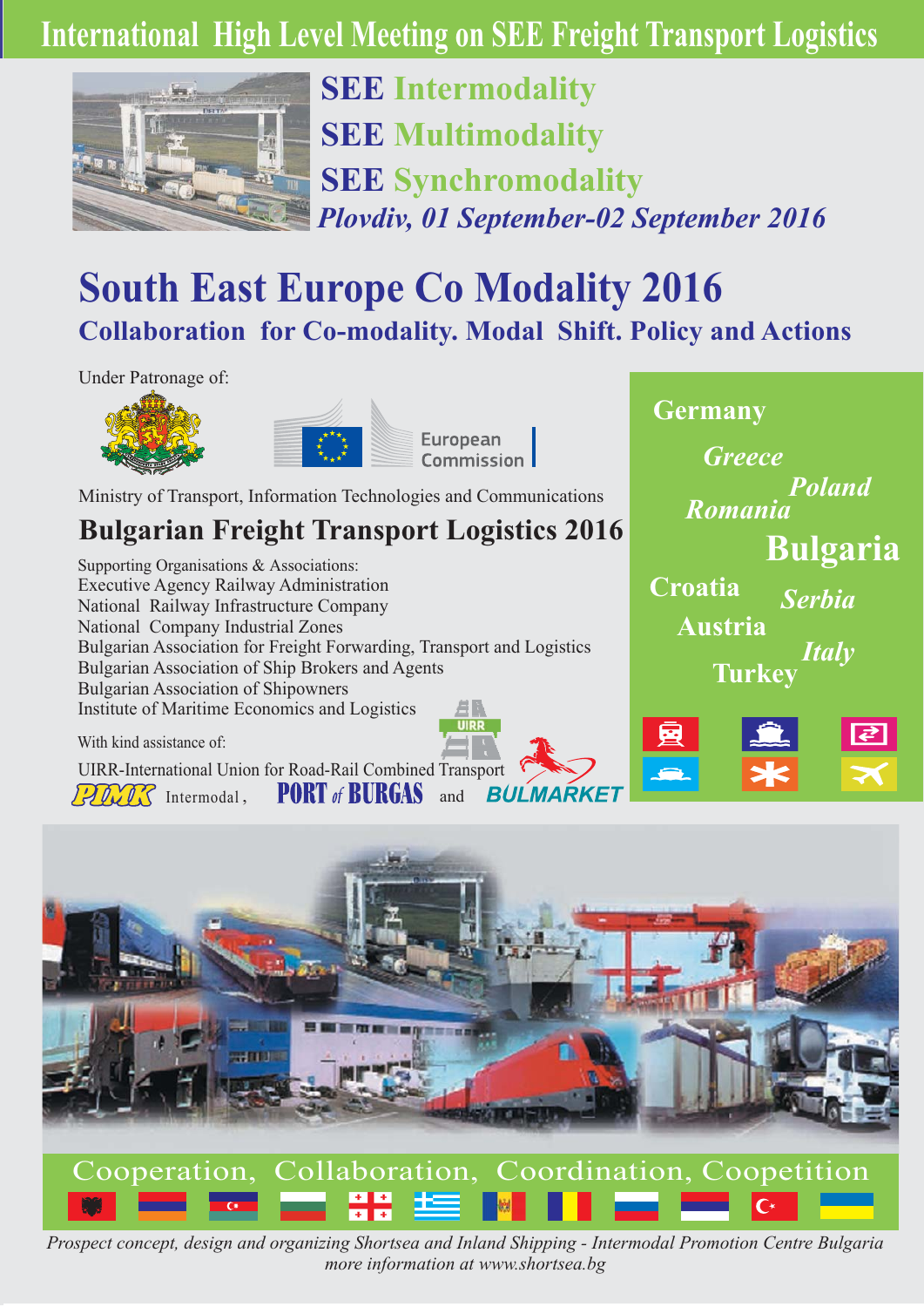# **Co Modality - Future of the European Freight Transport**

*More* **Rail Freight. Rail Freight Corridors a good platform for regional cooperation in SE Europe** Key challenges for rail freight transportation: A quality challenge; A cost challenge; A service challenge; A political challenge. Importance of the Rail Freight Corridors (RFC): Rail transport Freight focus; Dedicated - **EXECUTE:** The Rail Freight Corridors are rail freight backbone of the Core Network Corridors. Core Network Corridors: Multimodal -rail, road, aviation; inland waterways and ports-for passenge Corridors.Core Network Corridors: Multimodal -rail, road, aviation; inland waterways and ports-for passenger and freight traffic. Success factors for RFCs: Operational "soft" measures: Harmonisation of operational rules and terms & conditions for infrastructure usage; Interoperability on cross-border sections and train handling procedure in border stations; Co-ordinated traffic management and harmonised quality and performance monitoring across corridors; Infrastructural "hard" measures;Deployment of improved harmonised infrastructure standards and ensuring continuity of standards across borders in EU: TEN-T minimum requirements; Development of intermodal terminals and last-mile infrastructure. Rail Freight Corridors a good platform for regional cooperation in South East Europe -Baltic-Adriatic RFC 5; Mediterranean RFC 6; Rhine-Danube RFC 9; Orient East-Med RFC 7. Cargo flows along corridors.

The new TEN-T Guidelines and the Connecting Europe Facility support implementation of an EU freight network that connects TEN-T corridors for different transport modes at strategic hubs. Locations of nodes and freight facilities need to be closely aligned with investment in transport. In addition, landside gateways to Eastern Europe, Turkey and the Middle East will need to be developed.



### *More* Short Sea Shipping. ECSA re Short Sea Shipping: the full potential yet to be unleashed ECSA policy recommendations: SSS is a vital part of the EU intermodal supply chain infrastructure.

Identify all barriers that prevent the development of true Motorways of the Sea. Launch an intra-Commission REFIT-style task force to identify key barriers.Listen to all stakeholders and act fast

Complete the single market for shipping: The internal market one of the biggest successes of EU, but some sectors are not there, including shipping. Most agree on the benefits of SSS, so let us now get it done.

Simplify procedures for regular short sea services with third countries: Simplify and rationaliseadministrative procedures for short sea services that also call at non-EU ports. Extend the simplifications benefitting intra-EU services to members of the Common Transit Convention.

Certificates (PECs)In order for SSS to prosper, ports need to remain open to all traffic that wishes to use them. Ensure market access to port services and guarantee free movement of goods: Ongoing legislative process on port regulation will not deliver expected results on "open market access". Alternative solutions needed: focus on individual cases and a more structured approach to TEN-T. Commission should also set up common framework for Pilot Exemption

. retrofits Consider financial incentives for the demand side (customers) of SSS. (Inspiration from Italian Eco-bonus) Devise competitionneutral ways to financially stimulate short sea shipping: Consider SSS as European infrastructure and "relax" requirement under CEF facilities. Support "first-movers" financially for qualified environmental upgrades and



*More* **Inland Waterway. EFIP Position paper on multimodality & logistics in inland ports** The platform for multimodality and logistics brings together inland ports, logistics and port operators, as well as shippers. European inland ports play a crucial role in the multimodal transport chains as they provide transfer consumer markets such as metropolitan areas. The inland waterway transport (IWT+Ports) network has limited points to other modes and are connected with logistics centers, industrial areas, agricultural areas or large

coverage in Europe, the collaboration between IWT and railways can offer sustainable transport solution in Europe through their interconnections in inland ports. We identified the following roles that inland ports can play - some of these can be combined: Multimodal hub on the European Transport Corridors: inland ports serve as efficient transshipment nodes on the European inland waterway corridors. They are the interface between the intercontinental/maritime transport leg and the land modes of transport -rail, road and IWT. Platform for the region: inland ports function as nodal points for regional economies. As well as their transport and logistic function, the ports have a favorable location in the region for businesses and industries close to large-scale production/distribution or consumption areas. **Long distance transport and city logistics** : inland ports located in an EU capital or major urban agglomerations are instrumental in developing sustainable **interface** city logistics. Cargo bundling, innovation and smart solutions can bring forward the objective of low or zero-emission city logistics. In intermodal transport in general and particularly in inland shipping, three different models can be distinguish point to point, hub & spoke and pendulum services.



*More* CombTransport. Recast CT Directive 92/106. UIRR Freight Transport Policy Expectations The first European legislation concerning the common rules to be applied to Combined Transport dates back to 1975, attesting to the recognition by the Institutions of the importance CT can deliver to the wellbeing of Europe. The Directive (92/106) in its present form has last been revised 22 years ago, meaning that it is ripe for a thorough recast and updating to continue its mission of providing the framework of CT's development as

well as compensating it for the adverse effects of the prevailing regulatory imbalances. The six points of the UIRR's proposal to guide this recast can be found here: 1.Definitions and legal framework; 2. Temporary benefit rules; 3. Infrastructure optimized to intermodal/combined transport; 4. National intermodal/combined transport development plans; 5. Intermodality test; 6. Intermodal/combined transport statistics and reporting **.**

### **Proposed Legislative Actions to the 2019:**

- Enact the amendment of the Directive 96/53/EC regarding weights & dimensions as adopted in first reading in April 2014;
- Conclude the Fourth Railway Package Technical and Governance Pillars as proposed by the European Commission,
- Adopt the revision of the European Excise Duty Directive (2003/96/EC) as proposed by the Commission (COM/2011/169),
- Recast the Combined Transport Directive (92/106/EC)to become an effective temporary mitigation and promotion tool;
- Recast the Eurovignette Directive (1999/62 modified twice by 2006/38 and 2011/76) into the eToll Directive;
- Consistently monitor the progress of implementation of adopted laws through consideration of the Commission's Reports;
- Participate in the mid-term review of the Commission's Transport White Paper and the Freight Logistics Action-Plan.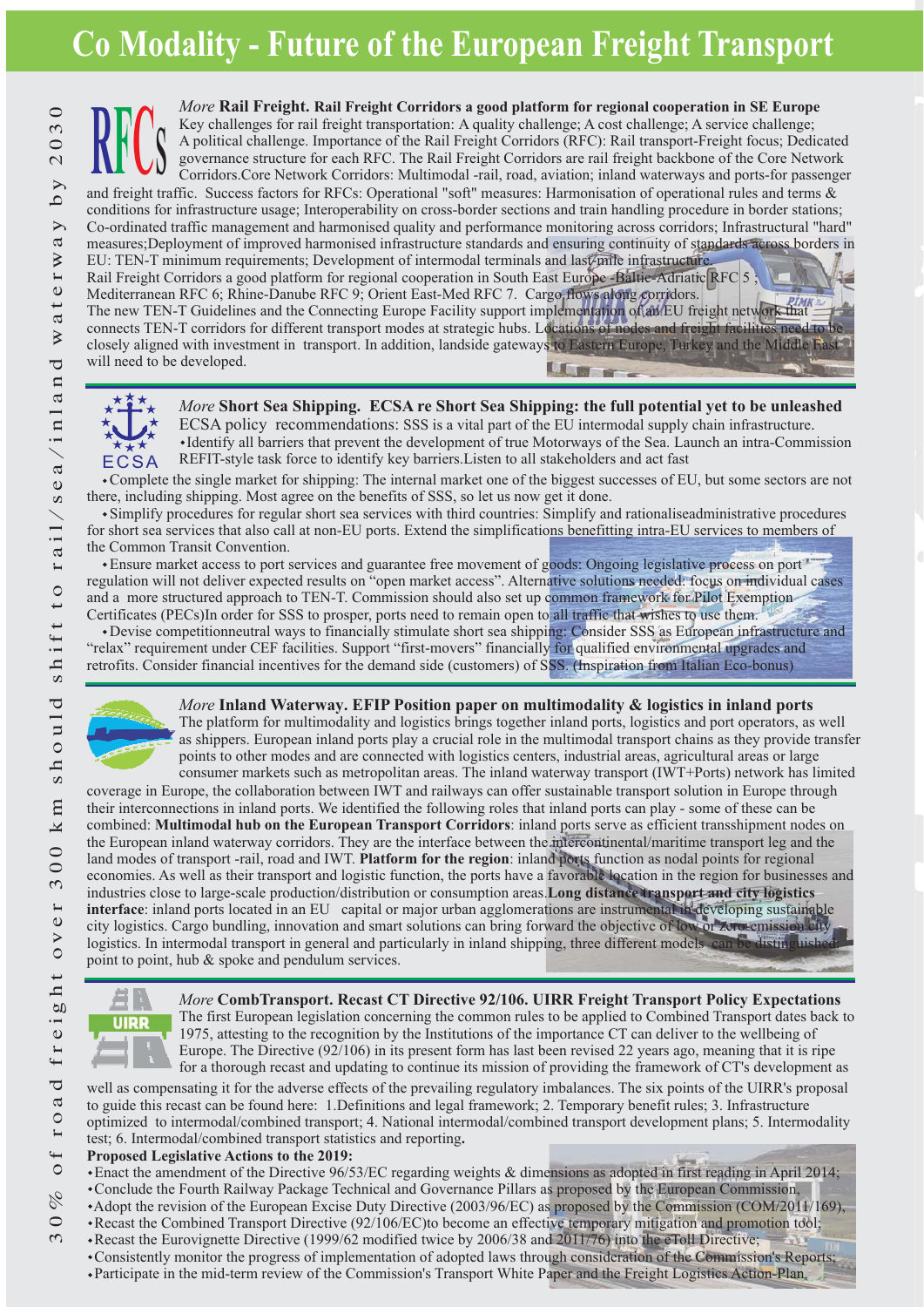# **PROGRAMME - Themes, Topics, Meetings, Discussions**

## **SEE Co-Modality 2016, International High Level Meeting Bulgarian Freight Transport Logistics 2016**

Accent: Cooperation for Co-Modality in South East Europe. Main: Modal shift - More Freight2Railway, Freight2Short Seaway, Freight2Inland Waterway On focus: Bulgaria, Greece, Romania, Serbia and Turkey **Plovdiv, 01 September-02 September 2016**



## **PROGRAMME - Themes, Topics, Meetings, Discussions, Networking**

12.00 Official opening. Welcome speech of the Officials-Deputy Ministers BG,RO,GR, VIPs-Chairmen, Executives. 12.15 Bulgarian Freight transport logistics. Bulgarian Intermodal terminals network. Concept, Plans, Realization. 12.30 Co Modality-Future of the Freight transport.EU Agenda: Core corridors+combined transport+digital transport logistics. Modal shift Aim of the EU.Revision of the Combined Transport Directive-EC SWD 2016. Stakeholders Recommendations. 13.00 Intermodal/Combined transportation. Development of the Intermodal CT terminals. Strategies & Business models. Freight Terminal/Freight Villages/Consolidation/Cargo centers. Network. European trends. SEE Best practices. 01 September, 11.00-12.00 h Conference Center PIMK. Reception. Welcome coffee. Business network.  $S$ peakers: DG MOVE, UIRR, UIC, KombiConsult, HaCon, Kombiverkehr, NRIC, NCIZ, NSBS *(TBC)* 

13.30 Greece. Intermodal/Combined transportation. Greek's Experience in Freight Transport logistics. Freight Terminals/Villages-North Greece Ports - Thessaloniki, Kavala, Alexandroupolis. Port / Shipping Logistics. Partnerships / cooperation/Joint Venture. Potential for MoS Projects RO/BG/GR to East Med, North Africa/Magreb. 14.30 Spain/Italy. Multimodal corridor /RO-BG,GR/TR-ES. Port of Alexandroupolis Terminal/ Freight Village Development. Consolidation of the freight flows. Freight integrators. View point of Grimaldi, EENMA and Port of Barcelona/Valencia. Intermodal links / Combined transportation Aegean -Danube-Aegean /Romania,Bulgaria,Greece.Strategies&Business models. 14.00 Romania. Intermodal/Combined transportion. The Romanian Experience in freight logistics. Potential for cooperation. Freight transportation RO-BG-GR.Alliances for Freight Logistics Partnerships.Common actions. Strategies&Business models. **Speakers: RIA, EENMA, ELIME, BASBA, Port of Thessaloniki/Alexandroupolis, Grimaldi, Port of Barcelona (** TBC)

## **15.00 Coffee break. Business network**

15.30 Intermodal/Combined Transportation. Corridor Craiova/Vidin-Sofia-Thessaloniki. Cargos, Freight integrators. 16.00 Intermodal / Combined Transportation / Corridor Giurgiu / Ruse - Plovdiv-Alexandroupolis. RO,BG/GR Cargos. Freight integrators. Freight Logistics. Alliance for Action/Stakeholders Working Group for Development. 17.00 Industrial cargo potential Sofia-Plovdiv-Burgas. Regional Freight logistics (Burgas / Alexandroupolis/Istanbul) Consolidation/Cargo Centers. Freight terminals. Regional Freight Transport Logistics Board/Counsil. (Location-Plovdiv) 17.30 PIMK Intermodal. Corporate presentation. PIMK Rail. PIMK Logistics. 16.30 Intermodal /Combined Transportation / Corridor Sofia-Plovdiv-Burgas Port.(Ro-Ro/Pax to Georgia/Russia.) Cargos. Terminals. Freight Logistics. Alliance for Action/Stakeholders Working Group for Development. IW Freight Logistics+ rail+sea. Alliance for Action/ Stakeholders Working Group for Development. GR/BG/RO  ${\bf Speakers:}$   ${\bf BRP,}$   ${\bf RCCI,}$   ${\bf BRC,}$   ${\bf Port \, Burgas/}$   ${\bf PBM/},$   ${\bf Port \, of \,}$   ${\bf Thessaloniki,}$   ${\bf NSSS,}$   ${\bf PIMK Next}$   ${\bf Logisitic,}$   ${\bf Port \,}$   ${\bf Ruse}$ **(** TBC)

**19.00 Cocktail**

## **02 September Plovdiv, PIMK Conference center**

9.00-9.30 Welcome Coffee. Business network

9.30 Bulgarian Freight Transport Logistics Platform. Stakeholders outlook /perspective re cooperation/collaboration. Viewpoint / State point of the Shippers. (Chemicals, containers)

Viewpoint / State point of the Freight Logistics Operators.(Port Logistics, Shipping Logistics, CT Logistics) Viewpoint / State point of the Freight Terminal Operators.(Rail Terminal, Port Terminal, Industrial Terminal) Viewpoint/State point of the Administrations. (EA Railway Administration, EA Maritime Administration) **Speakers: Aurubis, Stomana/Sindos, Bulmarket DM, Solvay MSC, , Bulgarian River Shipping.**

**(** TBC)

11.30 -12.00 Establishment & Development of Bulgarian Combined Transport Operator. Benefits for the CT operator. BG Combined Transport Alliance. Inauguration of the Bulgarian Combined Transport Operator/Bulgaria Combi. 12.00 Signing a Memorandum "On Bulgarian Freight Transport Logistics 2020"

12.30 Visit to the New Intermodal Terminal Plovdiv. Introduction of Mr. Hristo Alexiev, Deputy Executive Strategy Development of NC "Rail Infrastructure"

14.00 Meetings/Workshops re Collaboration/Cooperation for Freight Logistics/Intermodal/Combined transportation (TBC)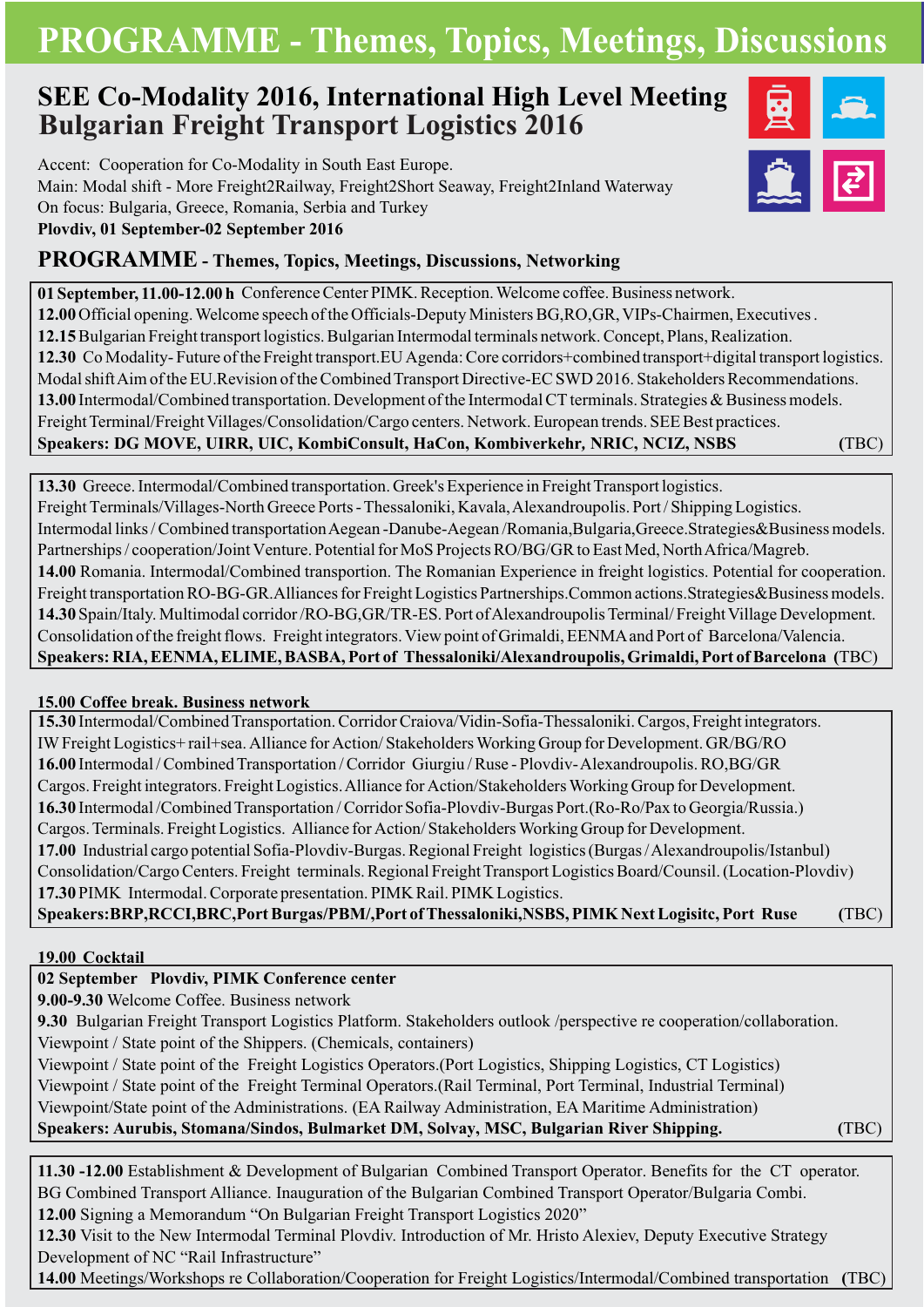# **BG Freight Logistics Solutions National Freight Trans**

## **FACTS** Core Rail Freight Corridors

European, regional and national National Freight corridor ERTMS: Sofia - Burgas Regional rail freight corridors with business potential: Sofia - Bucharest; Sofia - Thessaloniki; Sofia - Burgas; Sofia - Belgrade - Zagreb - Ljubljana - Austria - Italy Intercontinental via Ferryboat complex /Ro-Ro-Pax New Silk Sea Sofia-Varna /Burgas - Central Asia - China EU Freight OEM corridor: Vidin-Sofia-Thessaloniki New Silk Rail Sofia - Plovdiv - Istanbul - Iran - China

## **Intermodal Terminals, Cargo Centers FACTS FACTS FACTS**

Company Railways Terminals - BDZ Cargo, M&M, DB Schenker, Transexpress, Metalimpex, etc. NC Railway Infrastructure + BPI Co. Intermodal Terminals - there are six planned in period 2015 - 2020: Vidin, Ruse, Plovdiv, Sofia, Varna and Burgas. Specialized Ro La terminals in Dragoman and Svilengrad Cargo Centers-planned in Sofia-Bojurishte, TEZ Plovdiv and Burgas - Dry Logiports / Logistics cluster

### **FACTS** Core Sea &

Inland Port Terminals - 3R More of 50 berths - termi bulk cargoes: metals, cher Core port Vidin, Ruse.Tri BRP, FZ Ruse, Intermoda Sea Port Terminals - Va more of 100 berths . Ro-Fe Planned: New Intermodal New Ferry RoPax termin



| <b>Step</b>                   | Step 2                    | Step .                         | Step 4                         | Step :                              |
|-------------------------------|---------------------------|--------------------------------|--------------------------------|-------------------------------------|
| <b>Build terminal network</b> | Terminals engage shippers | <b>Definition of hot lanes</b> | <b>Shippers commit volumes</b> | <b>Buying the intermodal servi-</b> |
|                               |                           |                                |                                |                                     |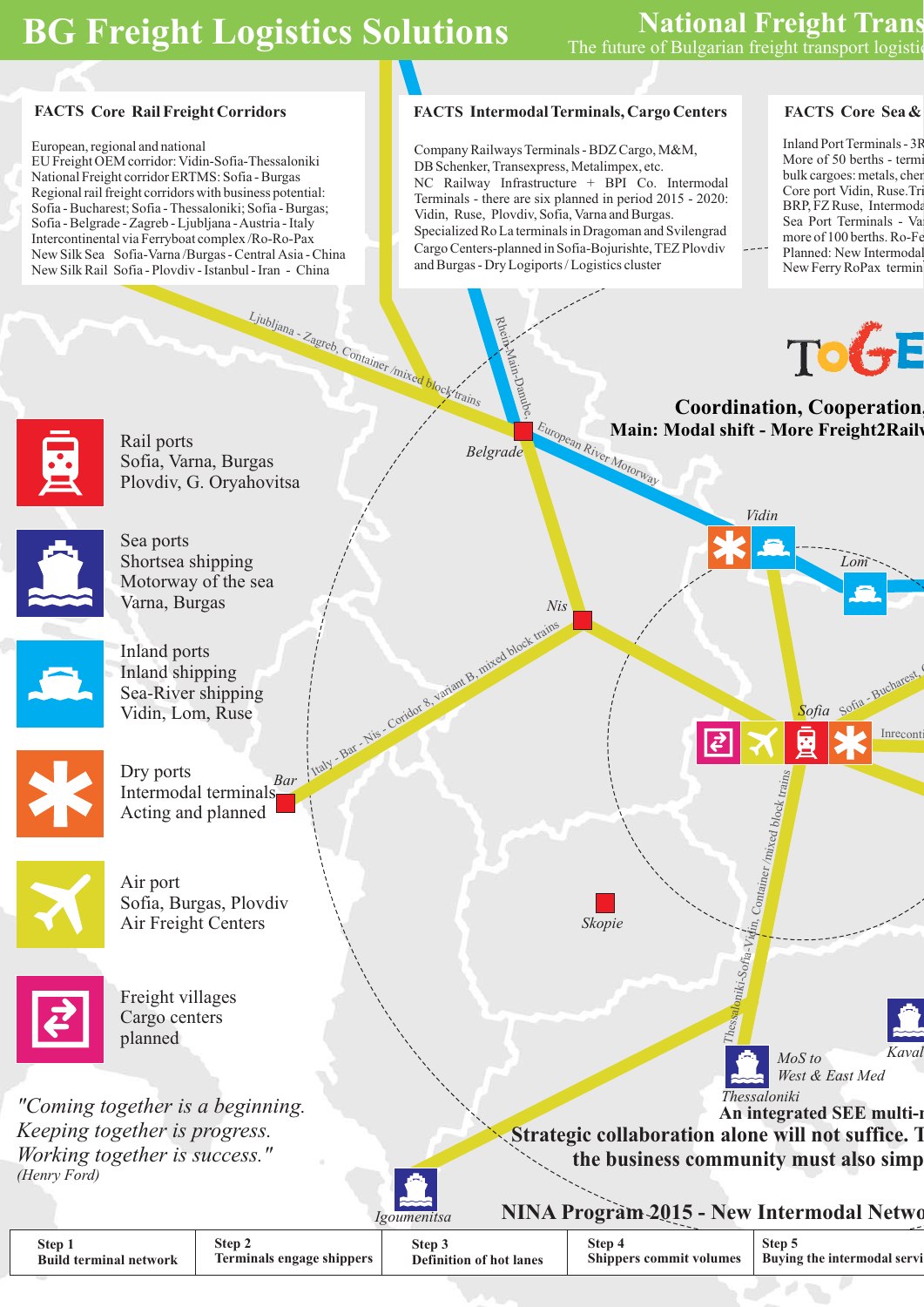## **sport Logistics Platform Bulgaria Intermodal** ics. The business community must come together.

### **& Inland Port Terminals**

R Centres-River+Rail+Road: hinals for containers general and emicals, heavy cargo ... rimodal port in Bulmarket Ruse, lal terminal in Ruse Port. arna and Burgas ports are with l terminals in Varna and Burgas, nal in Burgas . erry in Varna, Ro-Pax in Burgas



#### **Industrial & Logistics Zones FACTS**

Industrial Zones with Logistics Facilities & Freight villages potential in Vidin, Ruse, Sofia, Plovdiv, Burgas. Sofia-Bozhurishte+logistics zone+intermodal terminal. Logistics Sofia - Sofia Airport, Sofia SOMAT, Sofia East Logistics park/zone Varna, Logistics park/zone Ruse, Logistics cluster Burgas -FZ Burgas, IPBurgas, Dry Port s Ring/Elin Pelin. Economic/Industrial zone Trakia-Plovdiv Cargo Center + Intermodal Terminal in Plovdiv Region

## Reinforcement&Strengthening trought

## **Vidin** Freight Logistics Platform



## **Ruse** Freight Logistics Platform



## **Burgas** Freight Logistics Platform



## **Plovdiv** Freight Logistics Platform



**Sofia** Freight Logistics Platform



# **lway, Freight2Short Seaway, Freight2Inland waterway n, Collaboration, Coo petition**



**To further streamline logistics in the future, ply cooperate at the operational level**

## **ork Approach. The NINA 8 step approach (P&G Concept)**

|  | Step 6<br>$\begin{vmatrix} \text{cyclic} \\ \text{Operating} \end{vmatrix}$ Covernance of the intermodal $\begin{vmatrix} \text{cyclic} \\ \text{Expand} \end{vmatrix}$ for the intermodal service | Step 7<br>service | Step 8 |
|--|----------------------------------------------------------------------------------------------------------------------------------------------------------------------------------------------------|-------------------|--------|
|--|----------------------------------------------------------------------------------------------------------------------------------------------------------------------------------------------------|-------------------|--------|